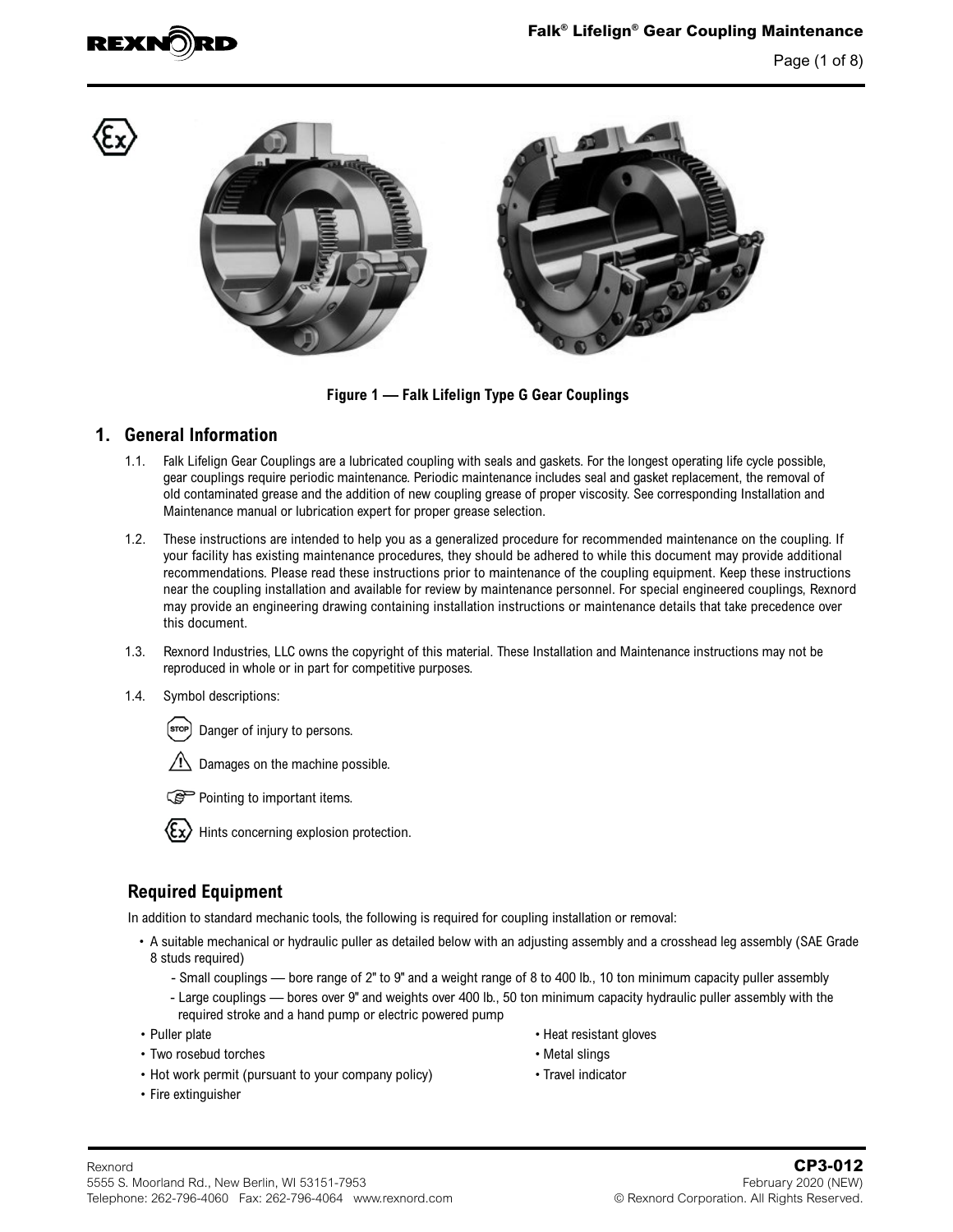(Page 2 of 8)



#### **2. Safety and Advice Hints**

# **DANGER!**

- 2.1. Safety should be a primary concern in all aspects of coupling installation, operation, and maintenance.
- 2.2. Do not make contact with the coupling when it is rotating and/or in operation.
- 2.3. Because of the possible danger to person(s) or property from accidents which may result from improper use or installation of these products, it is extremely important to follow the proper selection, installation, maintenance and operational procedures.
- 2.4. All personnel involved in the installation, service, operation, maintenance, and repair of this coupling and the connected equipment must read, understand, and comply with these Installation and Maintenance instructions.



For this coupling to meet the ATEX requirements, you must precisely follow these installation and maintenance instructions, and the supplement form RTS 0004-08-70. This supplement outlines the ATEX requirements. If the operator does not follow these instructions, the coupling will immediately be considered non-conforming to ATEX.

- 2.5. All rotating power transmission products are potentially dangerous and can cause serious injury. They must be properly guarded in compliance with OSHA, ANSI, ATEX, European machine safety standards and other local standards. It is the responsibility of the user to provide proper guarding.
- 2.6. For ATEX requirements the guard must have a minimum of 12.7 mm (1/2 inch) radial clearance to the coupling outside diameter and allow for proper ventilation.
- 2.7. The coupling should be stored in a dry corrosion protected environment and free from external loads (for example by stacking) to prevent damage which may cause a hazard when the coupling is put into service.
- 2.8. Make sure to disengage the electrical power and any other sources of potential energy before you perform work on the coupling. Proper lockout-tag out procedures must be followed to safeguard against unintentional starting of the equipment.
- 2.9. All conductive parts of the equipment should be connected in such a way that hazardous electrical potential differences cannot occur. Earth connections must be provided in case insulated metal parts are charged, thus becoming a potential ignition source.
- 2.10. All work on the coupling must be performed when the coupling is at rest with no load.
- 2.11. Do not start or jog the motor, engine, or drive system without securing the coupling components. If the equipment is started with only a hub attached, the hub must be properly mounted and ready for operation, with the key and set screw (if included) fastened. When the full coupling assembly is started, all fasteners and hardware must be completely and properly secured. Do not run the coupling with loose fasteners.
- 2.12. Use explosive environment appropriate tools only, for more information see DIN EN 1127-1:2008:02, Annex A.
- 2.13. The coupling may only be used in accordance with the technical data provided in the Rexnord Falk Coupling catalog. Customer modifications and alterations to the coupling are not permissible.
- 2.14. All spare parts for service or replacement must originate from or be approved by Rexnord.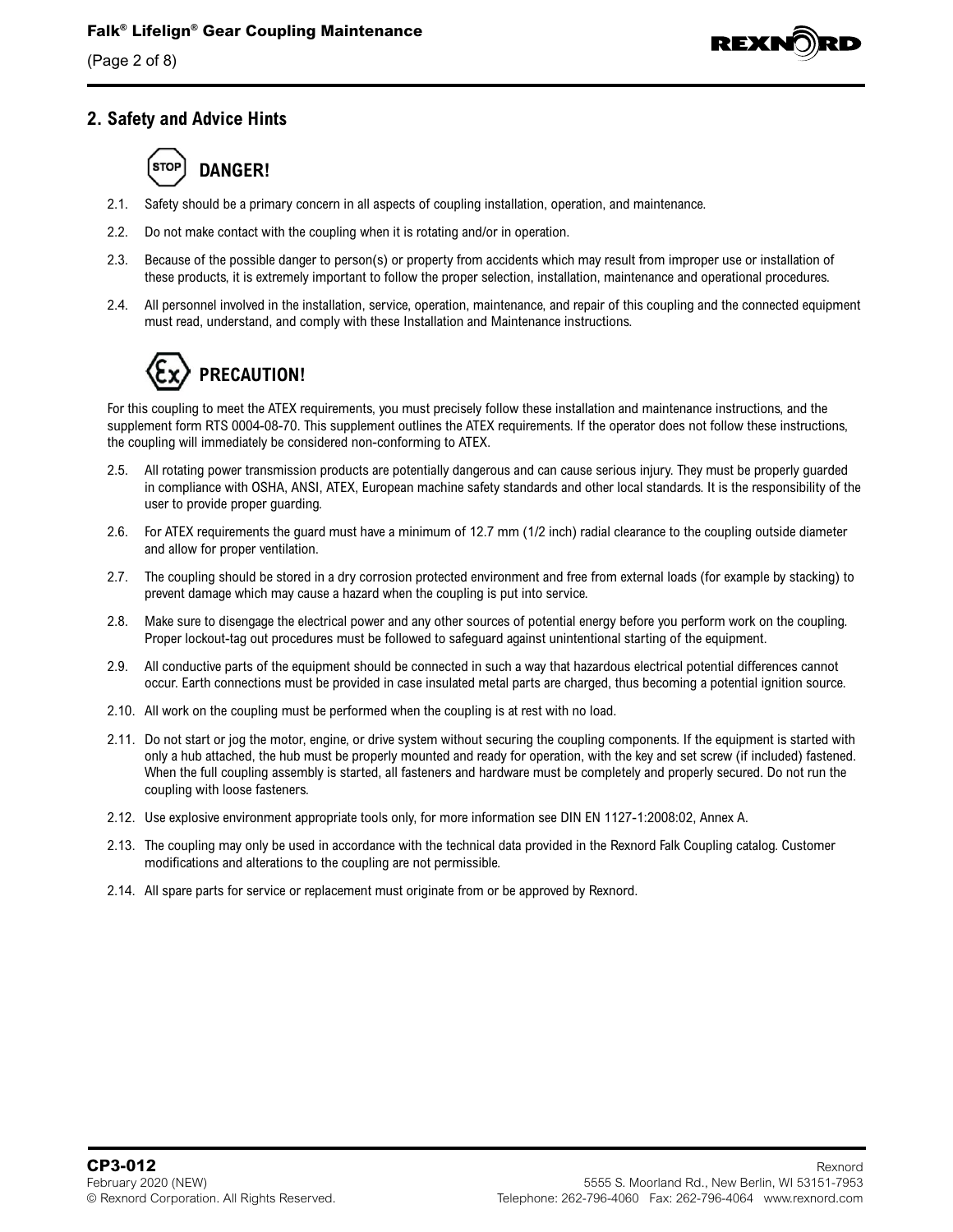

#### **3. Coupling Disassembly**

**Figure 2 — Gear coupling**



- 3.1. Make sure driven equipment is properly locked out in accordance with your companies health and safety guidelines.
- 3.2. Loosen and remove all bolts and locknuts  $(1)$  connecting sleeve to sleeve, spacer or rigid hub.
- 3.2. Save all removed hardware components as they will be needed for coupling reassembly purposes. Do not discard unless damage is present or they are intended to be replaced.
- 3.3. Slide the sleeve **2** out of position axially, disengaged from the hub gear teeth, to a position that will permit clearance for cleaning the existing grease from the assembly as much as possible.
- 3.4. Remove the grease seal from the sleeve.
- 3.5. Clean the existing lubricating grease from the hub male gear teeth and the sleeve female gear teeth sections, take notice if there are particulates of metallic composition embedded or suspended in the grease as this will be an indication of excessive wear.

#### **Figure 3 — Gear coupling tooth wear**





- 3.6. Examine the cleaned gear teeth on the hub and the sleeve looking for wear patterns. **Figure 3** shows metal to metal contact evidence.
- 3.7. If there is no visible signs of wear patterns the backlash existing in the male to female teeth should be measured to determine if the components are acceptable for continued use, see **[Table 1](#page-4-0)** for condemning limits by coupling size.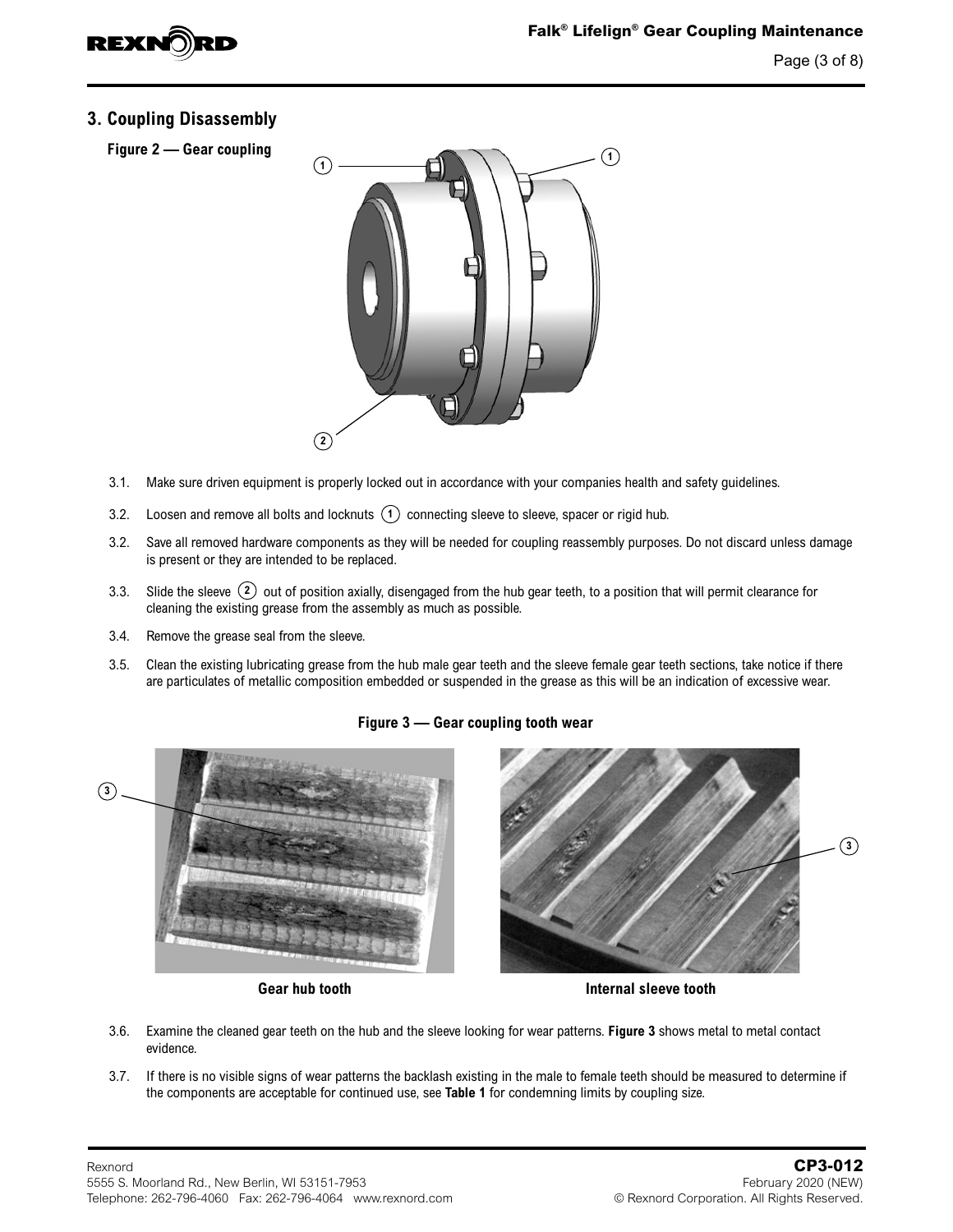# **Falk® Lifelign® Gear Coupling Maintenance**

(Page 4 of 8)



#### **Figure 4 — Gear mesh measurement**



- 3.8. Position the sleeve over the hub to the normal operating position (without grease), in some cases the weight of the sleeve will create an angular offset, if experienced install sleeve seal to reduce the effect.
- 3.9. Rotate the sleeve radially until there is contact from tooth to tooth.
- 3.10. Insert one bolt in the sleeve through the bolt hole in a position  $(1)$  you can contact with a travel indicator.
- 3.11. Position indicator **2** from a fixed surface so the movement of the bolt can be measured, zero indicator.
- 3.12. Rotate the sleeve on the hub noting the maximum amount of radial movement from opposite directions, this is measuring the distance from tooth contact to tooth contact.
- 3.13. There will always be a small amount of backlash present, even on a new hub and sleeve, to provide clearance for misalignment accommodation of the coupling.
- 3.14. To determine if the gear measured backlash is acceptable use the wear use the values located in the 'REPLACEMENT BACKLASH PER MESH VALUE' column of **[Table 1](#page-4-0)** located on [page 5](#page-4-0).
- 3.15. If the as measured values are greater than shown in the table by coupling size, Rexnord recommends replacing both components of hub and sleeve (see **[section 4](#page-4-1)**).
- 3.16. Rexnord recommends performing this measurement on each flexing plane of the installed coupling. Repeat steps 3.1. through 3.14. on the opposing side of the coupling.

**NOTE:** Approximately 10% wear of tooth as measured at the pitch diameter

An increase in tooth bending stress of 25% if all wear takes place on one hub or sleeve tooth

The wear or reduced thickness of the mating teeth in the coupling will result in a pending failure of the gear mesh causing the coupling to be ineffective at transmitting the applied torque to the system.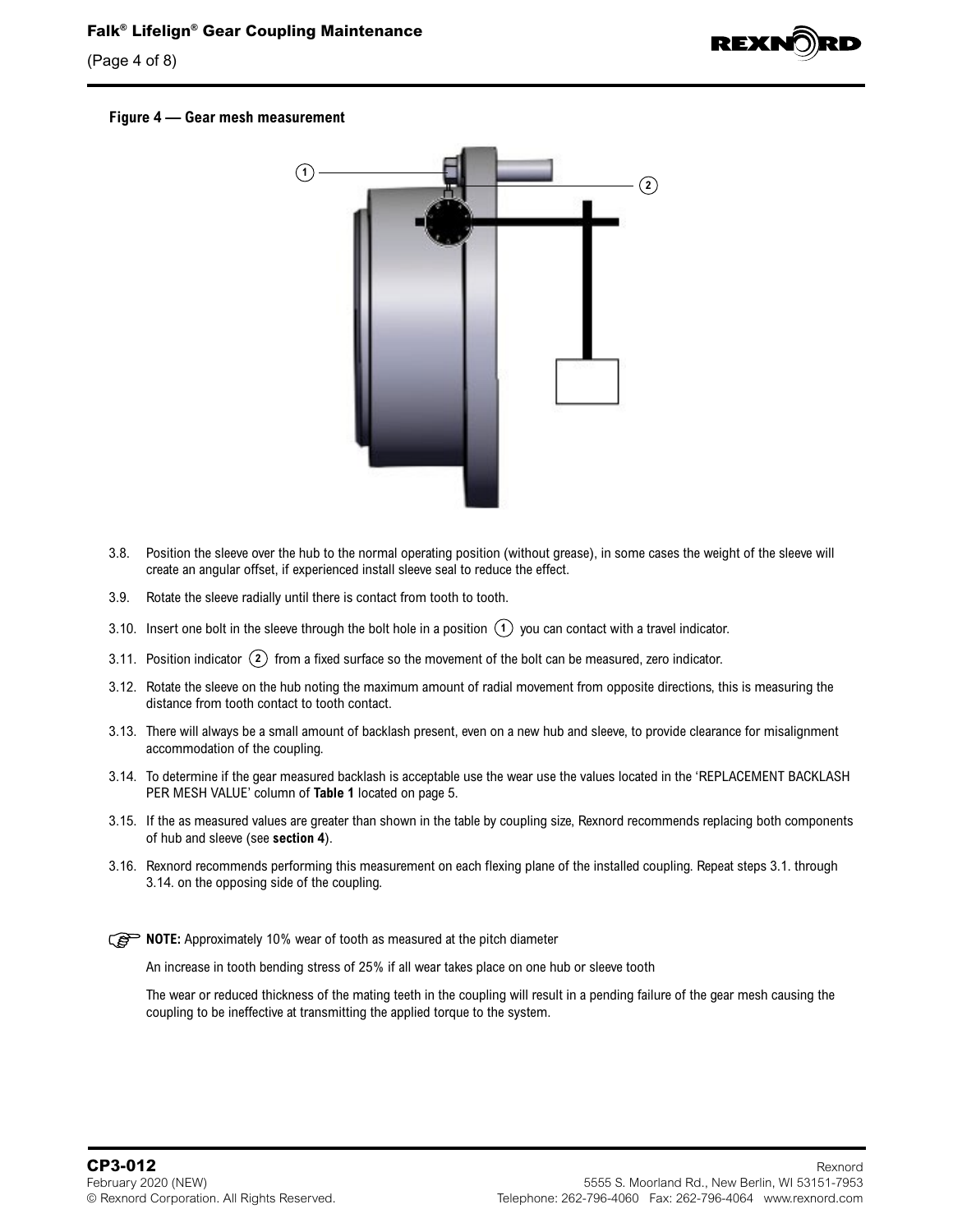

Page (5 of 8)

#### <span id="page-4-0"></span>**Table 1 — Allowable gear mesh wear**

|                                        | REPLACEMENT BACKLASH PER<br><b>MESH VALUE, MEASURED IN</b><br><b>INCHES AT BOLT CIRCLE</b> |                                           |                                                                         |                           |                                          |                                       |                                                                            |  |
|----------------------------------------|--------------------------------------------------------------------------------------------|-------------------------------------------|-------------------------------------------------------------------------|---------------------------|------------------------------------------|---------------------------------------|----------------------------------------------------------------------------|--|
| <b>GEAR</b><br><b>COUPLING</b><br>SIZE | <b>COUPLING</b><br>PITCH DIA.<br>(INCHES)                                                  |                                           | "AS CUT" BACKLASH<br><b>PER MESH</b>                                    |                           | REPLACEMENT BACKLASH<br><b>PER MESH*</b> | <b>COUPLING BC</b><br><b>DIAMETER</b> | <b>REPLACEMENT</b><br><b>BACKLASH</b><br>PER MESH AT<br><b>BC (INCHES)</b> |  |
|                                        |                                                                                            | AT PITCH DIA.<br>(INCHES)                 | AVG. ROTATIONAL<br>ANGLE (DEGREES)                                      | AT PITCH DIA.<br>(INCHES) | <b>ROTATIONAL</b><br>ANGLE (DEGREES)     | (INCHES)                              |                                                                            |  |
| 1010                                   | 2.889                                                                                      | .0020/.0133                               | 0.30                                                                    | 0.016                     | 0.63                                     | 3.75                                  | 0.021                                                                      |  |
| 1015                                   | 3.625                                                                                      | .0014/.0132                               | 0.23                                                                    | 0.017                     | 0.54                                     | 4.812                                 | 0.023                                                                      |  |
| 1020                                   | 4.428                                                                                      | .0027/.0162                               | 0.24                                                                    | 0.021                     | 0.54                                     | 5.875                                 | 0.028                                                                      |  |
| 1025                                   | 5.500                                                                                      | .0029/.0169                               | 0.21                                                                    | 0.023                     | 0.48                                     | 7.125                                 | 0.030                                                                      |  |
| 1030                                   | 6.400                                                                                      | .0075/.0214                               | 0.26                                                                    | 0.030                     | 0.54                                     | 8.125                                 | 0.038                                                                      |  |
| 1035                                   | 7.400                                                                                      | .0064/.0215                               | 0.22                                                                    | 0.030                     | 0.46                                     | 9.5                                   | 0.038                                                                      |  |
| 1040                                   | 8.750                                                                                      | .0106/.0239                               | 0.23                                                                    | 0.037                     | 0.48                                     | 11                                    | 0.046                                                                      |  |
| 1045                                   | 9.750                                                                                      | .0101/.0240                               | 0.20                                                                    | 0.037                     | 0.43                                     | 12                                    | 0.045                                                                      |  |
| 1050                                   | 10.667                                                                                     | .0134/.0279                               | 0.22                                                                    | 0.047                     | 0.50                                     | 13.5                                  | 0.059                                                                      |  |
| 1055<br>1060<br>1070                   | 11.667<br>12.800<br>14.800                                                                 | .0128/.0280<br>.0204/.0372<br>.0190/.0372 | 0.20<br>0.046<br>0.45<br>0.26<br>0.54<br>0.060<br>0.22<br>0.059<br>0.46 |                           |                                          | 14.5<br>15.75<br>18.25                | 0.057<br>0.074<br>0.073                                                    |  |
| 1080                                   | 16.000                                                                                     | .020/.026                                 | 0.16                                                                    | 0.061                     | 0.44                                     | 20.75                                 | 0.080                                                                      |  |
| 1090                                   | 18.000                                                                                     | .023/.029                                 | 0.17                                                                    | 0.063                     | 0.40                                     | 23.25                                 | 0.081                                                                      |  |
| 1000                                   | 20.000                                                                                     | .025/.031                                 | 0.16                                                                    | 0.065                     | 0.37                                     | 25.25                                 | 0.082                                                                      |  |
| 1110                                   | 22.000                                                                                     | .028/.034                                 | 0.16                                                                    | 0.068                     | 0.35                                     | 27.5                                  | 0.084                                                                      |  |
| 1120                                   | 24.000                                                                                     | .031/.037                                 | 0.16                                                                    | 0.071                     | 0.34                                     | 30                                    | 0.089                                                                      |  |
| 1130                                   | 26.000                                                                                     | .032/.038                                 | 0.16                                                                    | 0.086                     | 0.38                                     | 32.375                                | 0.107                                                                      |  |
| 1140                                   | 28.000                                                                                     | .034/.040                                 | 0.15                                                                    | 0.087                     | 0.36                                     | 34.5                                  | 0.108                                                                      |  |
| 1150                                   | 30.000                                                                                     | .036/.042                                 | 0.15                                                                    | 0.089                     | 0.34                                     | 36.75                                 | 0.109                                                                      |  |
| 1160                                   | 32.000                                                                                     | .039/.045                                 | 0.15                                                                    | 0.091                     | 0.33                                     | 39.75                                 | 0.114                                                                      |  |
| 1180                                   | 36.000                                                                                     | .042/.048                                 | 0.14                                                                    | 0.094                     | 0.30                                     | 44                                    | 0.115                                                                      |  |
| 1200                                   | 40.000                                                                                     | .045/.051                                 | 0.14                                                                    | 0.097                     | 0.28                                     | 48.5                                  | 0.119                                                                      |  |
| 1220                                   | 44.000                                                                                     | .051/.057                                 | 0.14                                                                    | 0.103                     | 0.27                                     | 54.5                                  | 0.128                                                                      |  |
| 1240                                   | 48.000                                                                                     | .050/.056                                 | 0.13                                                                    | 0.112                     | 0.27                                     | 58.25                                 | 0.137                                                                      |  |
| 1260                                   | 52.000                                                                                     | .053/.059                                 | 0.12                                                                    | 0.115                     | 0.25                                     | 62.75                                 | 0.137                                                                      |  |
| 1280                                   | 56.000                                                                                     | .056/.062                                 | 0.12                                                                    | 0.118                     | 0.24                                     | 67                                    | 0.140                                                                      |  |
| 1300                                   | 60.000                                                                                     | .059/.065                                 | 0.12                                                                    | 0.120                     | 0.23                                     | 71.25                                 | 0.143                                                                      |  |

#### <span id="page-4-1"></span>**4. Hub Removal**

For technical assistance and suggested procedures on hub removal please reference Rexnord document [458-830](https://www.rexnord.com/contentitems/techlibrary/documents/458-830_manual) Hub Installation Removal

**NOTE:** Any time a coupling hub is required to be removed and replaced it is highly recommended to record the actual position of the existing hub on the shaft relative to the shaft end.

This will more easily facilitate the ability to properly achieve the gap distance required by the coupling as relating to your specific distance between shaft ends.

The correct hub gap distance is critical to the gear coupling operation to ensure there is sufficient gear mesh available to transmit the required torque and reduce the opportunity to prematurely damage the mating gear teeth.

#### **5. Hub Installation**

For technical assistance and suggested procedures on hub installation please reference the Rexnord coupling installation and maintenance manual that was supplied with your coupling and/or the Engineering drawing provided if special instructions were included.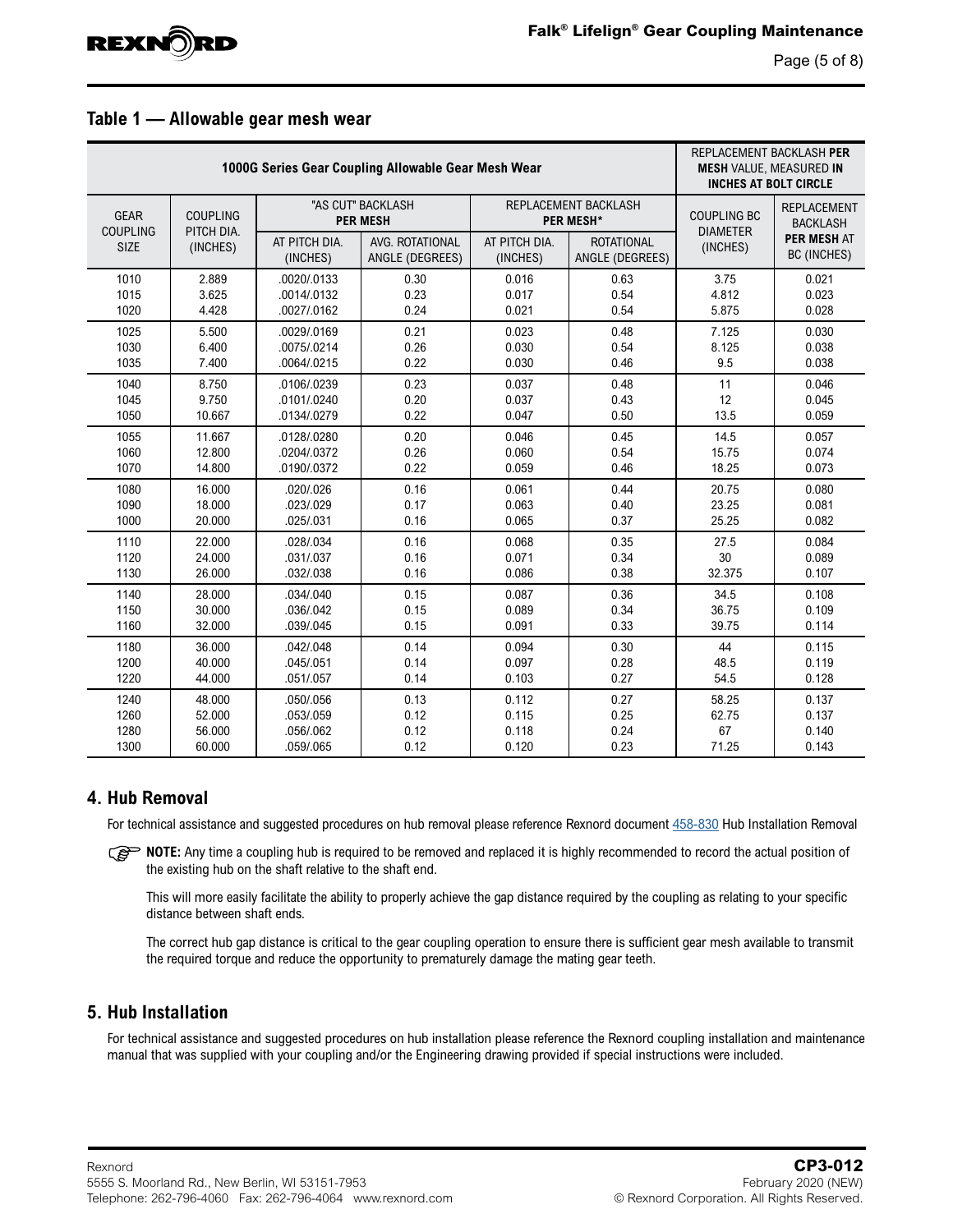

(Page 6 of 8)

#### **6. Lubrication**

For a recommendation of various types of lubricating grease, see the coupling installation and maintenance manual. It which may be supplied with the coupling, or viewed online. (See the documents listed on page 8, or visit [Rexnord.com](https://www.rexnord.com/home.aspx) under resources > documentation.) **[Table 2](#page-5-0)** below will provide a quick reference regarding the operating speed and volume of lubricating grease required by coupling size and style.

**NOTE: Rexnord highly recommends Falk Long Term Grease (LTG) for use in gear couplings due to its superior lubricating characteristics and low centrifuge properties, when the operating minimum speed is maintained as shown in [Table 2](#page-5-0) below.** 

**If the operating speed is below the minimum for LTG as shown refer to the provided installation and maintenance** 

| <b>COUPLING SIZE</b>                    |                                        |                                    |                | 1010G          | 1015G          | 1020G          | 1025G           | 1030G                        | 1035G            | 1040G            | 1045G            | 1050G           | 1055G           | 1060G           | 1070G           |
|-----------------------------------------|----------------------------------------|------------------------------------|----------------|----------------|----------------|----------------|-----------------|------------------------------|------------------|------------------|------------------|-----------------|-----------------|-----------------|-----------------|
| Coupling<br><b>Speed</b><br>Range (rpm) | G10, 20,<br>51, 52 &<br>GP20 &<br>GP52 | NLGI#0<br>Grease-Max. ±            |                | 7000           | 6000           | 5000           | 4750            | 4400                         | 3900             | 3600             | 3200             | 2900            | 2650            | 2450            | 2150            |
|                                         |                                        | Falk<br>LTG or<br>NLGI#1<br>Grease | Min.           | 1030           | 700            | 550            | 460             | 380                          | 330              | 290              | 250              | 230             | 210             | 190             | 160             |
|                                         |                                        |                                    | Allow.         | 8000           | 6500           | 5600           | 5000            | 4400                         | 3900             | 3600             | 3200             | 2900            | 2650            | 2450            | 2150            |
|                                         |                                        | NLGI#0<br>Grease-Max. ±            |                | 7000           | 5500           | 4600           | 4000            | 3600                         | 3100             | 2800             | 2600             | 2400            | 2200            | 2100            | 1800            |
|                                         | G31& 32                                | Falk<br>LTG or<br>NLGI#1<br>Grease | Min.           | 1030           | 700            | 550            | 460             | 380                          | 330              | 290              | 250              | 230             | 210             | 190             | 160             |
|                                         |                                        |                                    | Allow.         | 7000           | 5500           | 4600           | 4000            | 3600                         | 3100             | 2800             | 2600             | 2400            | 2200            | 2100            | 1800            |
| Grease-<br>pounds (kg)                  | G10& 20                                |                                    |                | .09<br>(0,041) | .16<br>(0,073) | .25<br>(0, 11) | .50<br>(0, 23)  | .80<br>(0, 36)               | 1.20<br>(0, 54)  | 2.00<br>(0, 91)  | 2.30<br>(1,0)    | 3.90<br>(1,8)   | 4.90<br>(2,2)   | 7.00<br>(3,2)   | 9.60<br>(4,4)   |
|                                         | G51& 52                                |                                    | .05<br>(0,023) | .09<br>(0,041) | .15<br>(0.068) | .26<br>(0, 12) | .40<br>(0, 18)  | .60<br>(0, 27)               | 1.03<br>(0, 47)  | 1.25<br>(0,57)   | 2.00<br>(0, 91)  | 2.50<br>(1,1)   | 3.75<br>(1,7)   | 5.00<br>(2,3)   |                 |
|                                         | G31 & 32 per in.<br>Spacer Length      |                                    | $\cdots$       | $\cdots$       | .03<br>(0,014) | .06<br>(0,027) | .06<br>(0,027)  | .12<br>(0,054)               | .20<br>(0.091)   | .20<br>(0,091)   | .20<br>(0,091)   | .20<br>(0,091)  | .20<br>(0,091)  | .20<br>(0,091)  |                 |
|                                         | .09<br>G31 & 32 Less Spacer<br>(0,041) |                                    |                | .16<br>(0,073) | .25<br>(0, 11) | .50<br>(0, 23) | .80<br>(0, 36)  | 1.20<br>(0, 54)              | 2.00<br>(0, 91)  | 2.30<br>(1,0)    | 3.90<br>(1,8)    | 4.90<br>(2,2)   | 7.00<br>(3,2)   | 9.60<br>(4,4)   |                 |
|                                         | GP20                                   |                                    |                | $\cdots$       | $\cdots$       | $\cdots$       | .50<br>(0, 227) | .80<br>(0, 363)              | 1.20<br>(0, 544) | 2.00<br>(0, 907) | 2.30<br>(1,04)   | 3.90<br>(1, 77) | 4.90<br>(2.22)  | 7.00<br>(3, 18) | 9.60<br>(4, 35) |
|                                         | GP52                                   |                                    |                | $\cdots$       | $\cdots$       | $\cdots$       | .26             | .40<br>$(0, 118)$ $(0, 181)$ | .60<br>(0, 272)  | 1.03<br>(0, 467) | 1.25<br>(0, 567) | 2.00<br>(0,907) | 2.50<br>(1, 13) | 3.75<br>(1,70)  | 5.00<br>(2, 27) |

## <span id="page-5-0"></span>**Table 2 — Lubricating Volume Data For Types G10, 20, 31, 32, 51, 52 & GP20 & GP52**

‡ Couplings with NLGI #0 grease may be operated at any speed between zero and the maximum shown.

- 6.1. Pack sleeve teeth with lubricating grease BEFORE assembly of sleeve onto mounted hub.
- 6.2. Lightly coat the sleeve seal BEFORE installation into the sleeve and mounting of the sleeve onto the mounted hub.
- 6.3. Check coupling alignment as per the installation and maintenance manual supplied with the coupling to the recommended installation limits by the coupling size and style.
- 6.4. G couplings only, install gasket between flanges of the coupling, sleeve to sleeve, sleeve to spacer or sleeve to rigid hub and install gap disc if required by the coupling style.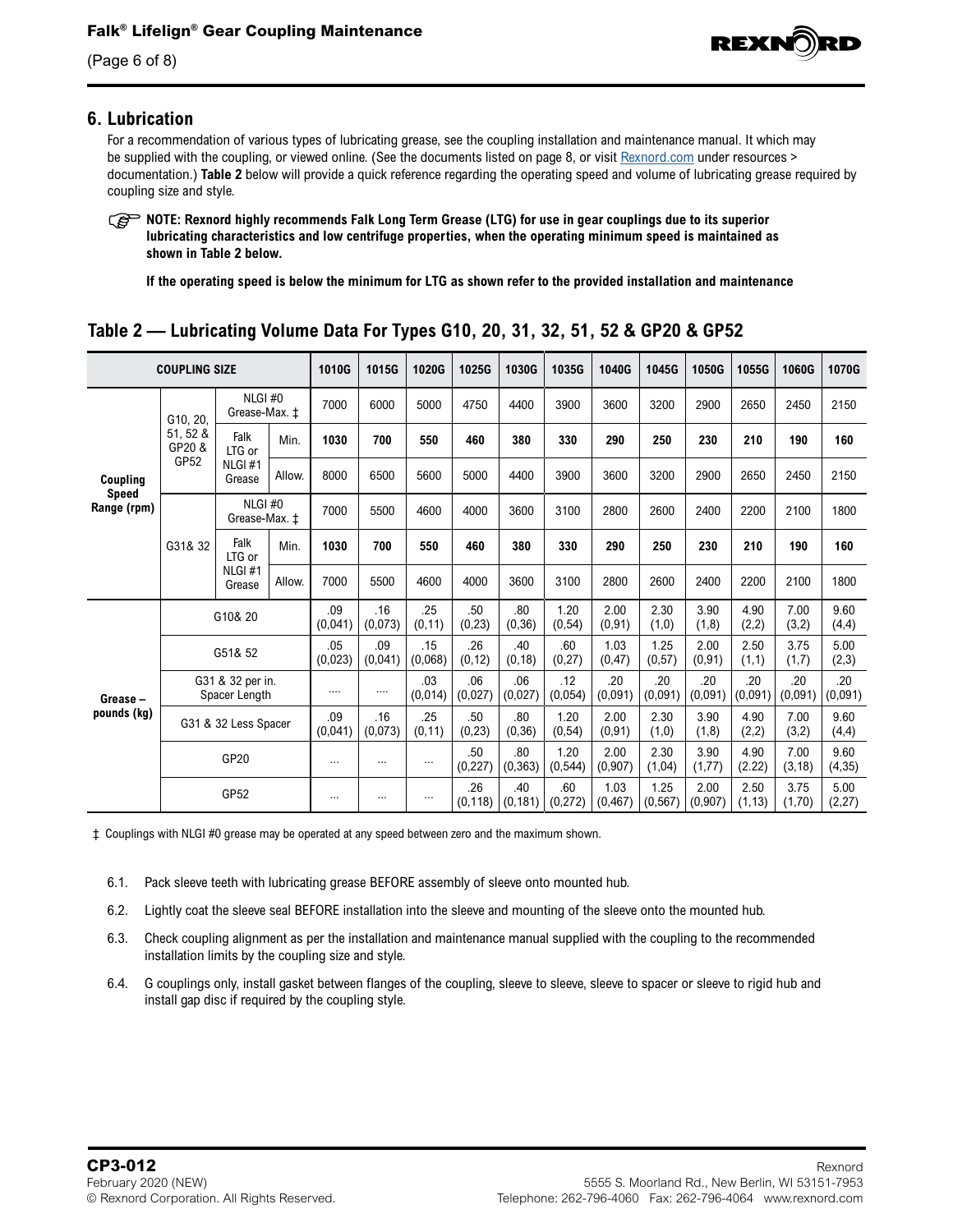

- 6.5. GP20 and GP52 couplings only, Clean flange faces and coat with Permatex #2 or equivalent. DO NOT install gaskets. Insert insulator bushings into flanged holes. Draw one sleeve onto hub and position insulator center plate on flange face. Draw remaining sleeve onto hub and assemble fasteners with insulating washers. Use only fasteners supplied with coupling and tighten to torque specified in installation and maintenance manual.
- 6.6. Ensure the flange fasteners are correctly tightened to the required torque value as relayed in the installation and maintenance manual supplied with the coupling.
- 6.7. Seal keyways to prevent leakage of the lubrication grease.
- 6.8. Remove all grease plugs (pipe plugs) from sleeve, do NOT discard as will be needed when greasing operation is completed.
- 6.9. Install grease fitting into one threaded hole positioned so it can be accessed by a grease gun.
- 6.10. Fill coupling with grease through the installed grease fitting, watching the other threaded hole (purge hole) until an excess of lubricating grease appears at the open hole.
- 6.11. Insert grease plug into threaded hole.

**IMPORTANT:** If there are more then two threaded grease holes in the sleeve, repeat step 6.10. and 6.11. until excess grease **is evidenced at all holes and all have grease plug installed.**

6.12. Remove installed grease fitting and replace grease plug into hole.

**IMPORTANT:** This is a critical step as grease fittings left installed have the opportunity to fail at the internal close off ball **which will permit the lubricating grease to be expelled from the thru hole.**

## **7. Bi-Annual Maintenance**

- 7.1. Visually inspect coupling for signs of leakage of lubricating grease from failed seals, failed gaskets, installed grease fittings or adjacent to keyways.
- 7.2. Visually inspect for failed or missing bolting hardware connecting sleeve to sleeve, sleeve to spacer or sleeve to rigid hub. Replace hardware as needed, refer to the installation manual or engineering drawing supplied with the coupling for specific part numbers required.
- 7.3. If coupling was lubricated with general purpose grease it will require a re-lubrication at every bi-annual inspection procedure.
- 7.4. If lubricating grease was identified as leaking from the coupling at step 7.1. replace seal, gasket or sealing medium at keyway as necessary. If grease fitting was identified as remaining installed at operation replace with a grease plug after re-lubrication procedure is completed.
- 7.5. If coupling is exposed to extreme temperatures, excessive moisture or frequent reversals more frequent lubrication may be needed. I this is identified ensure you update your preventative maintenance procedures to accommodate the increased frequency of relubrication.